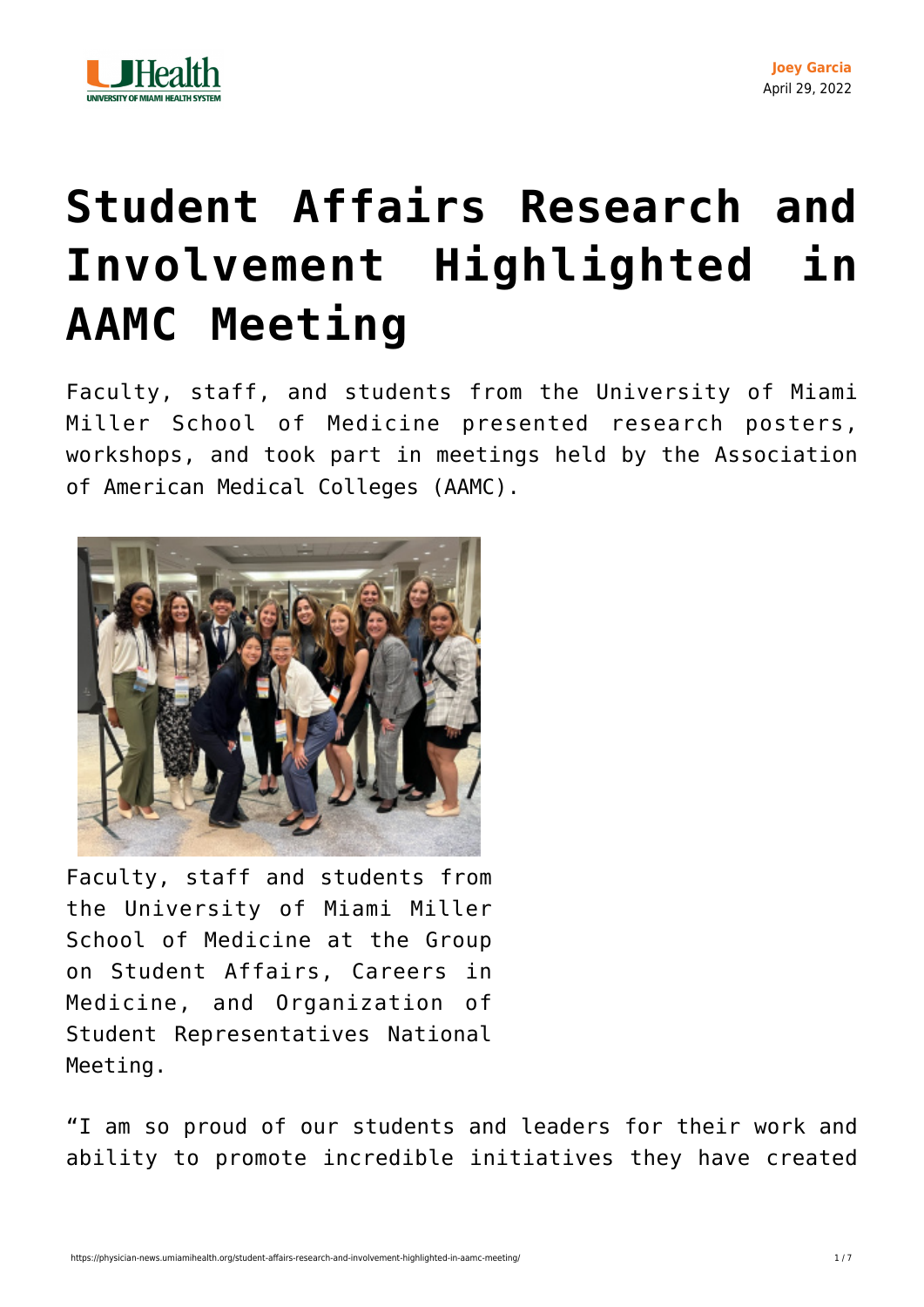

and implemented to support their peers here at the Miller School," said Hilit Mechaber, M.D., senior associate dean for student affairs and also chair-elect to the national AAMC Group on Student Affairs. "It was wonderful to have such a strong presence at this important meeting, and I know their efforts are promoting the well-being of our student body,"

## **One Meeting, Three Communities**

The Group on Student Affairs, Careers in Medicine, and Organization of Student Representatives National Meeting, held in Denver, served multiple purposes in supporting students in academic medicine and health science.



From left, Vincent Volante and Christine Nunez

Faculty and staff representing the Miller School included Dr. Mechaber; Carol Archaga, M.S.Ed., director of student affairs; and Christina Garcia, M.B.A., assistant director of career services and wellness. Students Natalie Hickerson, Samara Khalil and Christina Barkas represented the Wellness Advisory Council; Christine Nunez and Vincent Volante represented the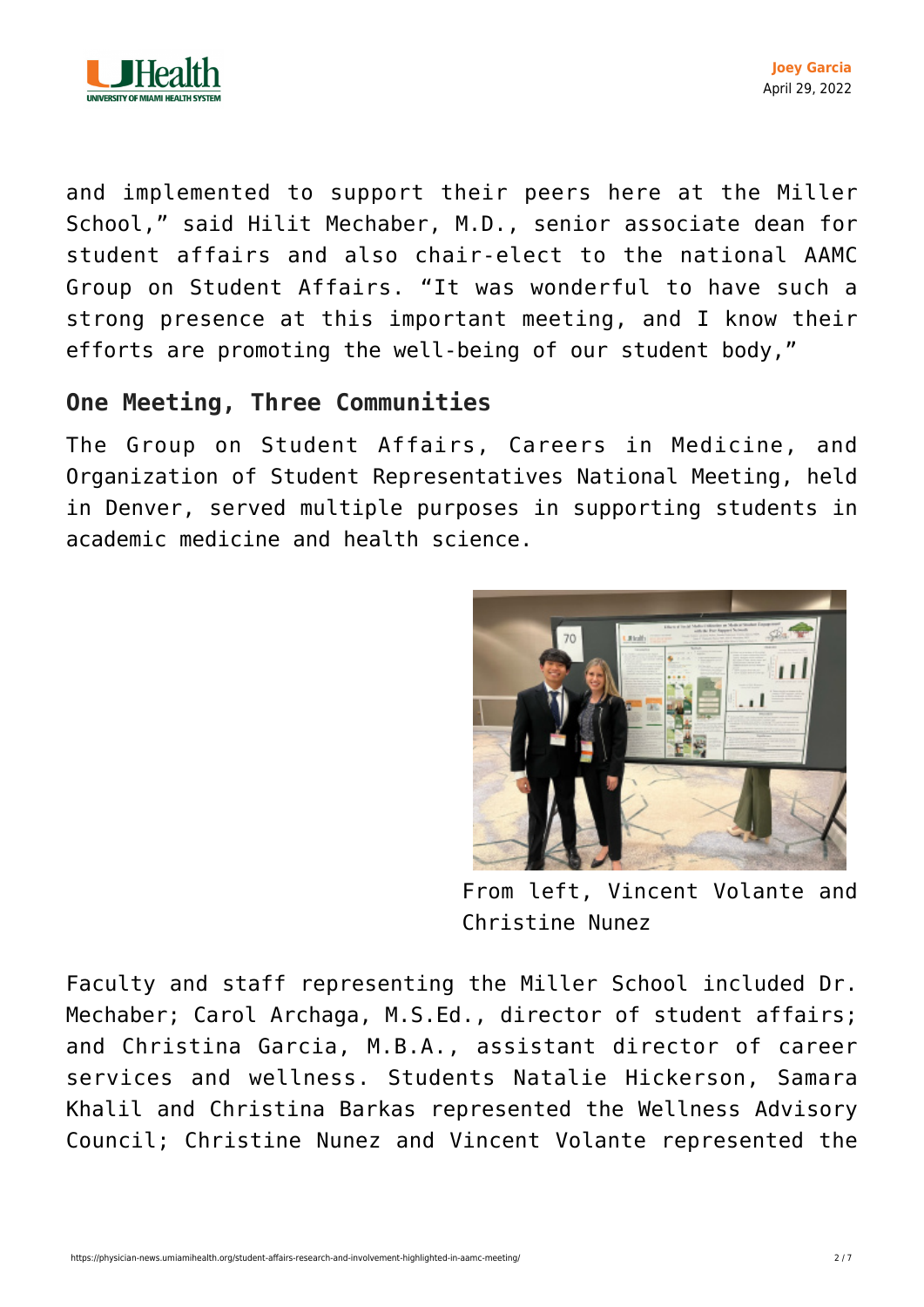

Peer-Support Network; and Duyen Vo and Rachel Lin served as the Miller School's Organization of Student Representatives. Brea Willey was a student presenter highlighting the Student National Medical Association's mcarolentoring program.

"I was grateful to attend the meeting with my classmates and proudly support each other as we presented some of the initiatives we have worked hard to cultivate over the last couple of years," Nunez said. "It was exciting to see how much Miller is already doing when compared to other medical schools, and energizing as we walked away with new ideas to implement next year."

## **Miller Impact**



From left, Christina Garcia, Christine Nunez, and Natalie Hickerson

Miller School Student Affairs hosted three workshops: Social Media 101: Building and Sustaining a Social Media Account with and for Your Students, Resolving Career Related Distress: A Collaboration Between the Counseling Center and Student Affairs, and Increasing Trust between UME and GME. Throughout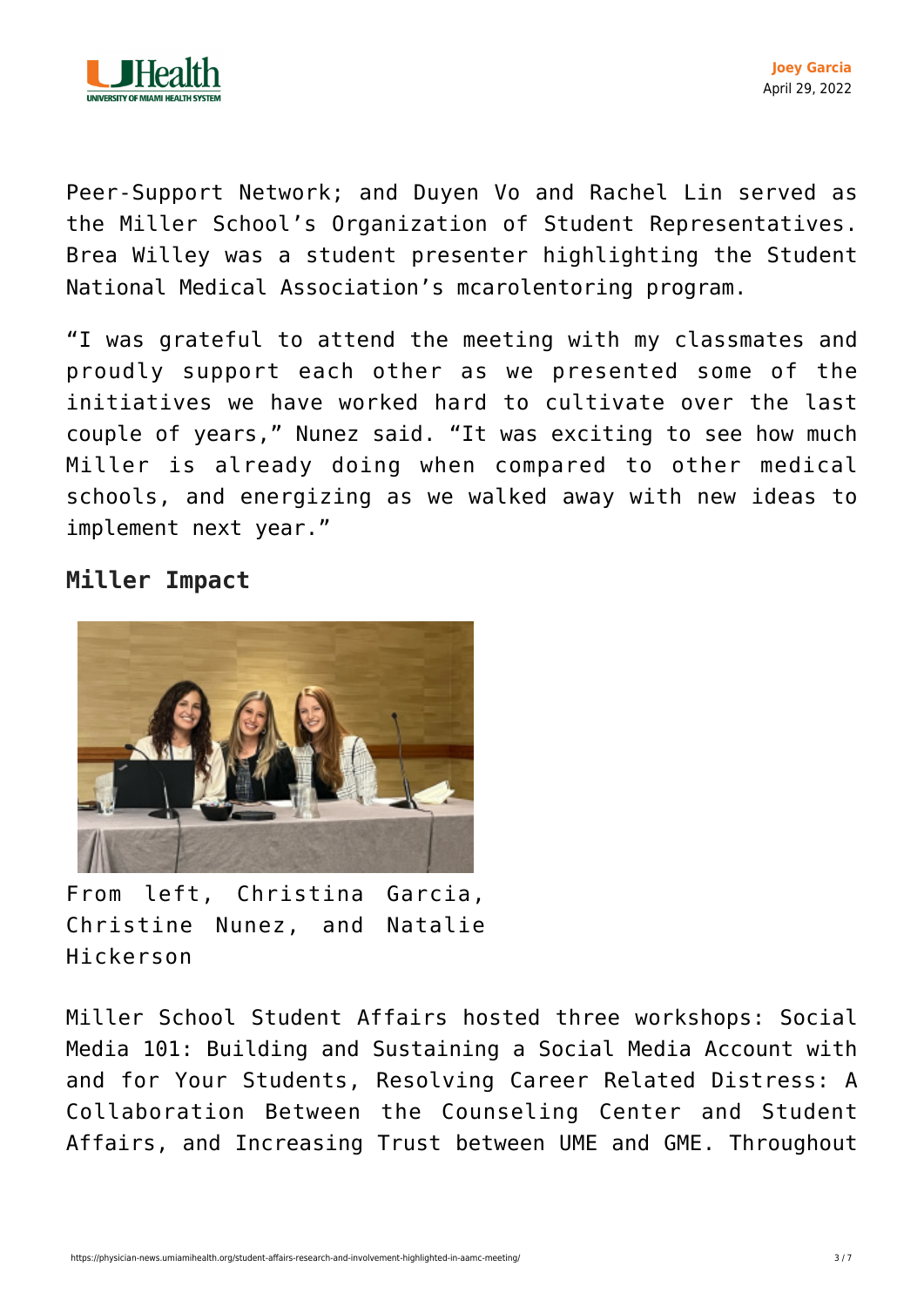

the meeting, central themes focused on wellness, with topics of note including well-being, mental health and supporting a diverse and inclusive environment — all initiatives the Miller School has been heavily involved with.

"I'm very grateful for Miller's commitment to mental health," Volante said. "Many people mentioned how they wished their med school prioritized student well-being as much as we did. They were very impressed with our campus culture, specifically because our med students were willing to be vulnerable and share their experiences and struggles for all the campus to see and benefit from."

The Miller School's Wellness Advisory Council has rolled out various campaigns throughout the year, collaborating with medical students on topics including physician burnout, nutrition and managing relationships, among others.

"As a spatial learner, I truly appreciate the opportunity to see the AAMC and GSA's organizational structure and how they function and their contributions across the nation, both present and future," Garcia said. "Attending workshops led by other institutions gave me ideas on formalizing our existing programs and gave me confidence in the work I am already doing."

## **Research-Based**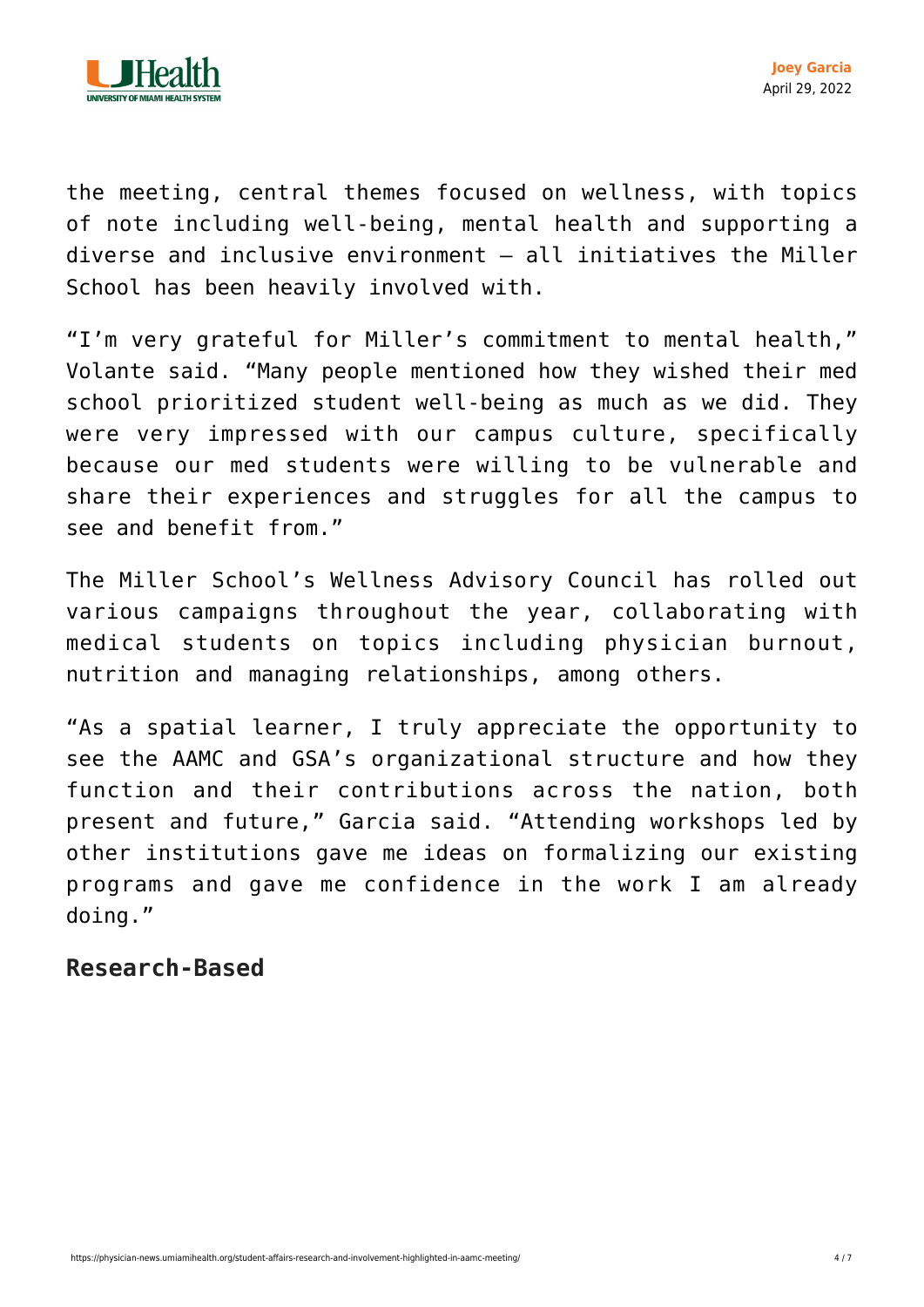



from left, Samara Khalil and Christina Barkas

In addition to hosting workshops, the Miller School collaborated on four research presentations focusing on various areas of medical education.

Featured posters included "Expanding a Medical Wellness Program: Community Engagement to Combat Pandemic Digital Overload," "Effects of Social Media Utilization on Medical Student Engagement with the Peer Support Network," "The SOUL Program: A Student-Led Mentorship Program for Underrepresented Minorities in Medicine" and "The Virtual Interview Experience: The Applicant Perspective."

"Miller is doing great work that can be turned into unique poster and oral presentations and manuscript publications," Khalil said. "We have lots to learn from other schools around the nation and are blessed to have so many eager to teach. We are pioneering medical school's frontier into social media and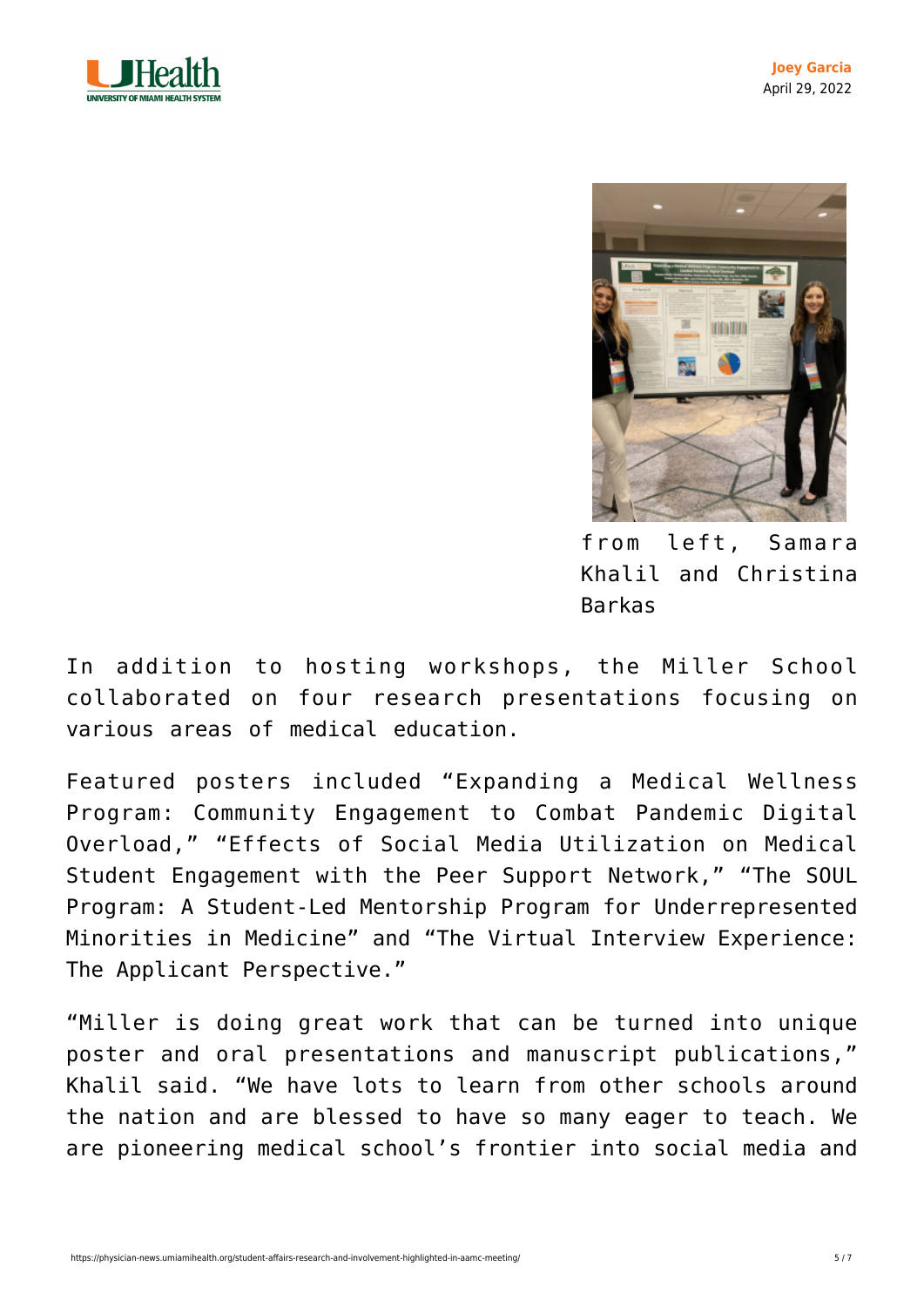

online pursuits, particularly in the aspect of prospective student recruitment and existing student advising/assistance."

**Southern Group on Educational Affairs**



From left, Rachel Lin,Duyen Vo, and Narges Maskan

In addition to the Denver meeting, the Miller School took part in the AAMC Southern Group on Educational Affairs virtual meeting. This year's theme, Finding Creativity for Complex Challenges, invited participants to think outside the norm as they encounter common issues faced in undergraduate, graduate and continuing medical education.

The Miller School took part in four poster presentations under the leadership of Adrian Reynolds, Ph.D., assistant professor of Professional Practice and director of [academic enrichment:](https://med.miami.edu/en/medical-education/divisions/student-services/academic-enrichment-services) "Near-Peer Academic Services: Creating Student-Led and Student-Directed Academic Support Programs in